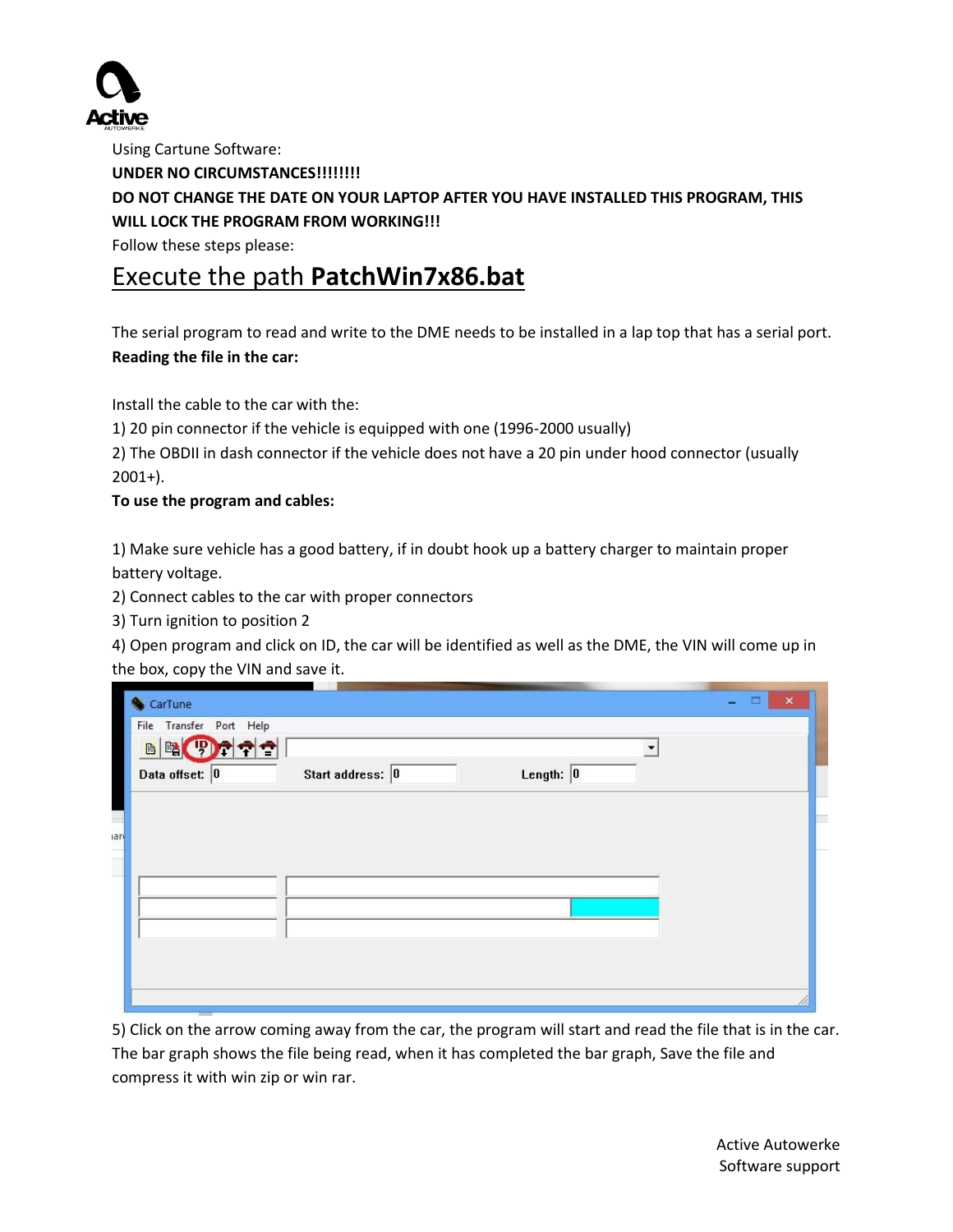

6) Email the file to us along with the VIN, do not write the VIN , copy and paste it to the email, that way we will get it 100% correct.

**Writing the TUNED file back to the car:**

- 1) Install the proper cable to the car
- 2) Turn on ignition to position 2; make sure battery voltage is up to specs.
- 3) Open program and click on ID again, the VIN will come up again
- 4) CLICK ON FILE-----Load tuned file

| File<br>Load file | Transfer Port Help |                  |                                             |  |
|-------------------|--------------------|------------------|---------------------------------------------|--|
| Save mem<br>Exit  | $Alt+X$            | Start address: 0 | $\blacktriangledown$<br>Length: $\boxed{0}$ |  |
|                   |                    |                  |                                             |  |
|                   |                    |                  |                                             |  |
|                   |                    |                  |                                             |  |

5) Copy the key sent to you by email----Paste in the correct "KEY" in the small teal color box.

|              | CarTune                 |                  |                     | <b>EDX</b> |
|--------------|-------------------------|------------------|---------------------|------------|
|              | File Transfer Port Help |                  |                     |            |
|              | 日曜 위주주습                 |                  |                     |            |
|              | Data offset: 0          | Start address: 0 | Length: $\boxed{0}$ |            |
|              |                         |                  |                     |            |
| <b>大切ないの</b> |                         |                  |                     |            |
|              |                         |                  |                     |            |
| ne 2007      |                         |                  |                     |            |
| le in libra  |                         |                  |                     |            |
|              |                         |                  |                     |            |
|              |                         |                  |                     |            |
|              |                         |                  |                     |            |
|              |                         |                  |                     |            |
|              |                         |                  |                     | u          |

Active Autowerke Software support